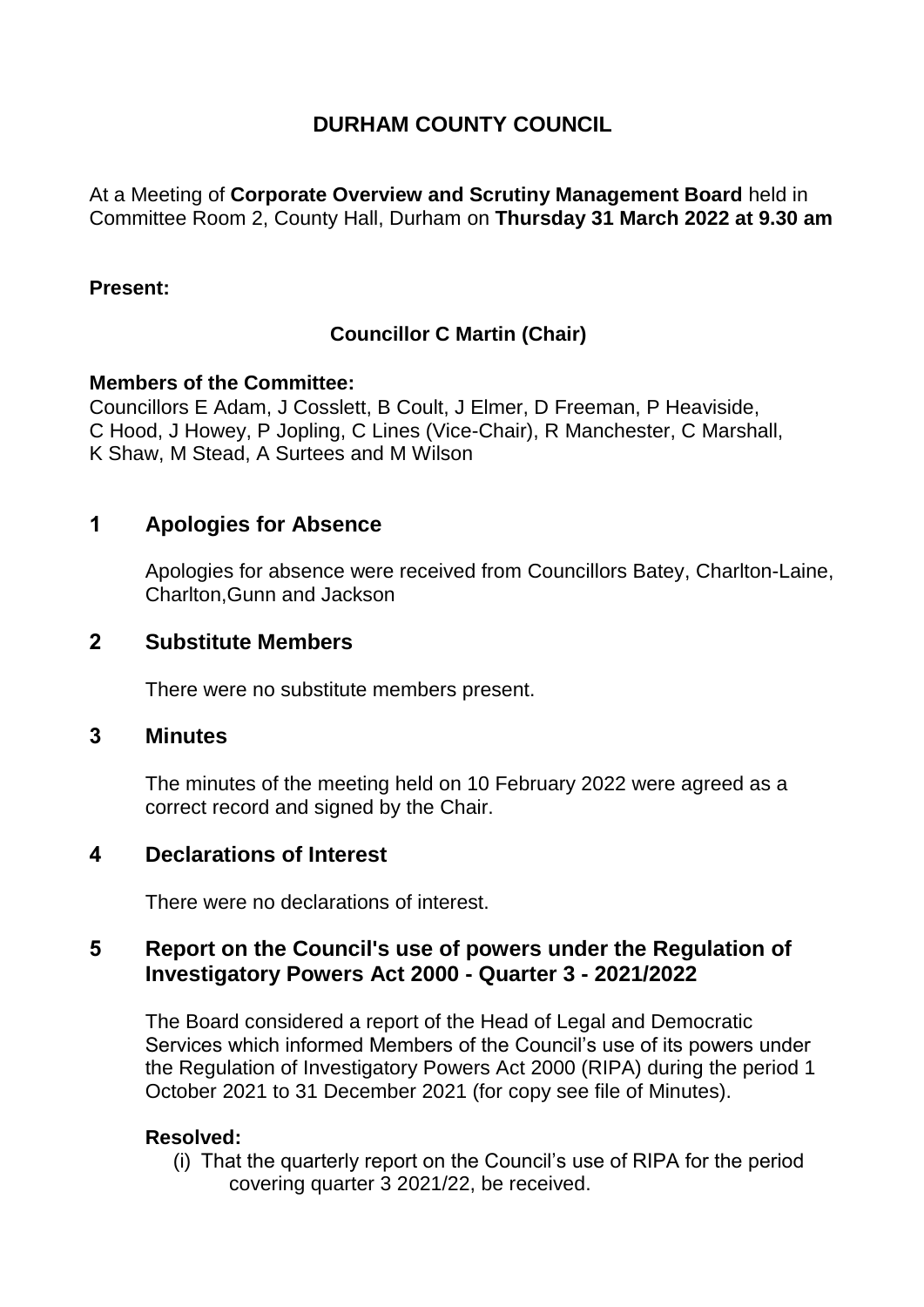(ii) That the powers were being used consistently with the Council's policy and that the policy remained fit for purpose.

Councillor Elmer joined the meeting at 9.35 a.m.

# **6 Resources - Quarter 3 December 2021: Forecast of Revenue and Capital Outturn 2021/22**

The Board considered a report of the Corporate Director of Resources which provided details of the forecast revenue and capital outturn budget position for the Resources service grouping, highlighting major variances in comparison with the budget based on the position to the end of December 2021 (for copy see file of Minutes).

Councillor Jopling commented about services being under budget and expressed concerns she said about staff going through re-organisations, especially in the social care field. She asked why no further staff were being appointed. The Principal Accountant, Resources advised that this report only covers Resources so would be unable to comment on social care staffing issues without consulting colleagues in the relevant services. Therefore, this particular query would be better directed to the appropriate Overview and Scrutiny Committee.

#### **Resolved:**

That the forecast revenue and capital outturn budget position be noted.

# **7 Quarter Three, 2021/22 - Performance Management Report**

The Board considered a report of the Corporate Director Resources (Interim) which presented an overview of progress towards achieving the key outcomes of the council's corporate performance framework and highlighted key messages to inform strategic priorities and work programmes for Quarter 1, October to December 2021 (for copy see file of Minutes).

The Corporate Scrutiny and Strategy Manager advised that performance had already been reported via the thematic committees however the report provided details of performance relating to:

- More and Better Jobs
- Long and Independent Lives
- Connected Communities
- An Excellent Council and;
- The impact of COVID-19

The report further provided details of the overall position and direction of travel in relation to quarter one performance and the actions being taken in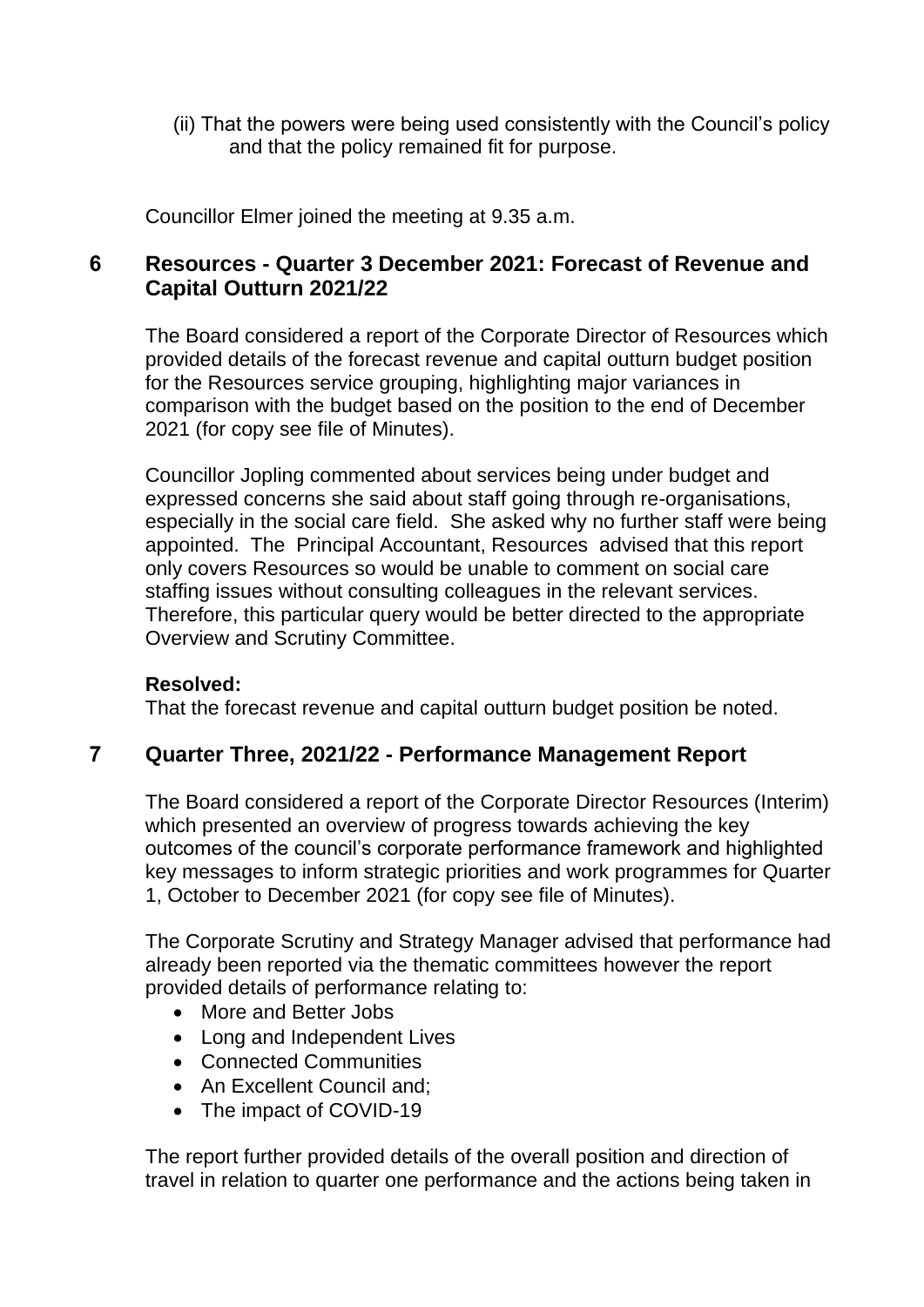service areas to address areas of underperformance including the significant economic and well-being changes because of the pandemic.

Councillor Freeman joined the meeting at 9.45 a.m.

Referring to page 35 of the report Councillor Coult asked if there was more we should be doing in terms of looking at bullying, mental health for children. The Corporate Scrutiny & Strategy Manager said he would ask Public Health colleagues for further information.

Councillor Howey asked if the Council worked with companies for aged 16+ children. The Corporate Scrutiny & Strategy Manager advised that this is carried out a region approach and that apprenticeship figures throughout the Council and County reflected that. He could obtain an update on figures from colleagues.

Councillor Elmer referred to the cost of living crisis and asked if there was anything available for people to review what they were entitled to and were they confident in claiming them. He went on to talk about the increase in energy prices and people in rural communities having to rely on oil rather than gas heating and asked if conversations were taking place with these communities. The Corporate Scrutiny & Strategy Manager confirmed that the Welfare Rights team had been involved in work around benefit claims, but the Council recognised that more needed to be done around this area of work as the crisis developed. He went on to advise that 14,000 properties in the County were using heating oil as were not connected to the gas network. There has been some EU funded work about different heating systems and insulation but more work was required around this.

Councillor Adam also commented on the cost of living crisis and in particular from paragraph 89 of the report relating to gym memberships. With 4,500 fewer memberships from April 2020 he was concerned that this was having a negative impact on people's health and wellbeing. 31% fewer people were attending pre-covid but a full recovery was being reported for by March 2023. He asked how this could be guaranteed with the cost of living crisis. The Corporate Scrutiny & Strategy Manager said that it was impacting people financially and people may chose to exercise elsewhere. Leisure colleagues had provided the estimate of recovery by March 2023 so this would be monitored closely.

Councillor Marshall found the report a useful snapshot of performance but not the best way in which to judge the Council's performance. He added that health is likely to get worse, that energy caps were increasing, there was direct pressure on Council services, and national insurance increases which were all having a knock on effect and a lasting effect. He referred to a recent Economy Scrutiny meeting which would pick up on the effects to the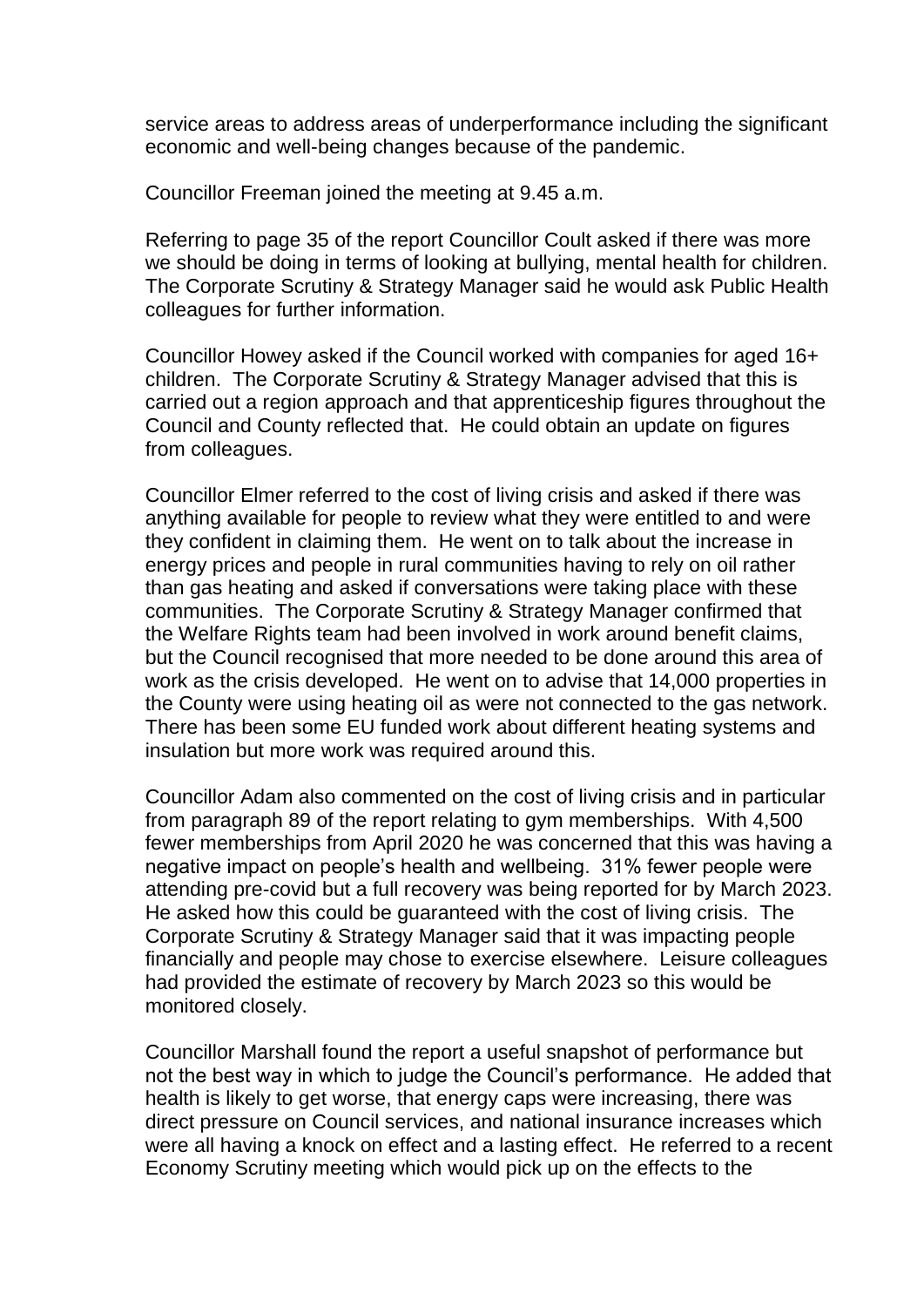economy and access to good well paid jobs via developments such as Merchant Park.

The Corporate Scrutiny & Strategy Manager said that this would be taken on board as part of the Poverty Action Plan.

Councillor Surtees asked when the recent census data was due and was advised that this data would start coming in shortly and was included on the work programme. Information on when to expect certain data sets would be circulated to members. She went on to talk about the Poverty Action Plan, due to be approved by Cabinet, and suggested that this should be looked at by this Committee. In paragraph 4 the mention of financial hardship should be looked at further as affected people being able to eat, heat their homes and not being able to cover those basic needs. In relation to the Council, Councillor Surtees commented on the increase in sickness rates and health and safety incidents. She was concerned with the movement of staff back into the building they were not receiving management support if they had particular circumstances to take on board.

In response, the Corporate Scrutiny & Strategy Manager referred to reportable health and safety incidents and that the figures had increased due to COVID. With regards to return to work he advised that guidance had been issues to all staff and that managers could look at individual circumstances.

Councillor Surtees was still concerned that there was no consistency in place as each service area were managing their expectancy of staff returning to the office in different ways.

The Chair agreed that the Poverty Action Plan would come back to this committee.

#### **Resolved:**

That the content of the report be noted.

# **8 Customer Feedback Report, Quarter Three, 2021/22**

The Board considered a report of the Corporate Director of Resources which provided an overview of information collected from the Council's customers which described their experiences of using our services in the 12 months to 31 December 2021, compared to the same period in the previous year (for copy see file of Minutes).

Councillor Elmer referred to the lengthy process for someone to make a complaint or give a compliment and asked if they were being listened to. The Head of Digital Services gave re-assurance that the service do work closely with the Ombudsman's office to ensure that complaints are brought to a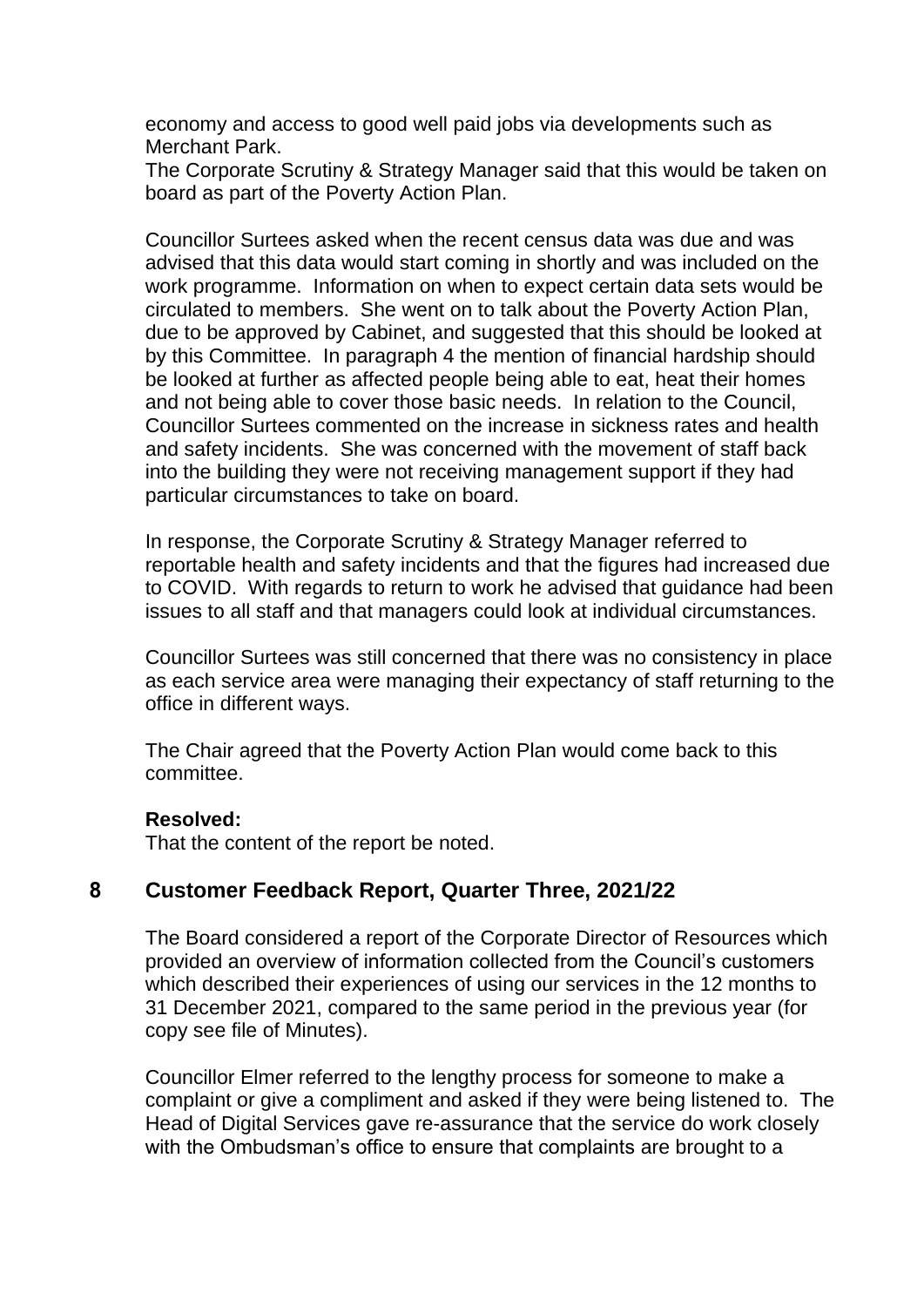resolution as quickly as possible. She pointed out that there were some complex cases that did take more time to investigate.

Councillor Adam was surprised not to see potholes and surface of roads as a frequent requested service on paragraph 49 of the report. He went on to comment that with regards to surveys the response rate was very low. He believed that this was due to people putting in a service request and then within 14 days receiving a survey, when all they had received at that point was an acknowledgement. The Head of Digital Services explained that the initial request data was populated from the CRM but then passed to alternative systems for action and that the survey was generated at the point the request was closed within the CRM but may still be open in the servicebased system. She advised that all timescales for surveys sent were agreed by the owning service and that this was regularly reviewed and updated where appropriate.

Councillor Elmer said that it was hard for councillors to feedback to their residents as the system would issue an auto generated e-mail rather than giving specific detail. The Head of Digital Services advised that the current CRM was reaching the end of contract over the coming 2 years and in preparation for any renewal or procurement there would be a full consultation exercise to gather future system requirements. This would include consultation on methods for surveying user feedback and request tracking. The Head of Digital Services also noted a current trail being conducted with a small group of members as a separate piece of work and that feedback would be provided in a future report.

#### **Resolved:**

That the content of the report be noted.

### **9 Review of the Durham Light Infantry (DLI) Collection and Archive - Feasibility Study Outcomes**

The Board considered a report of the Corporate Director of Resources which provided an opportunity to comment on the outcomes of further feasibility studies regarding the refurbishment and re-use of the firmer DLI museum and art gallery building reported to Cabinet on 16 March 2022 (for copy see file of Minutes).

The Chair informed the Committee that when this report was considered by Cabinet it was accompanied by a Part B report, which contained commercially sensitive information. He reminded Members not to stray into discussions around the information contained in the Part B report as he wanted to ensure that the meeting remained open to the public and media.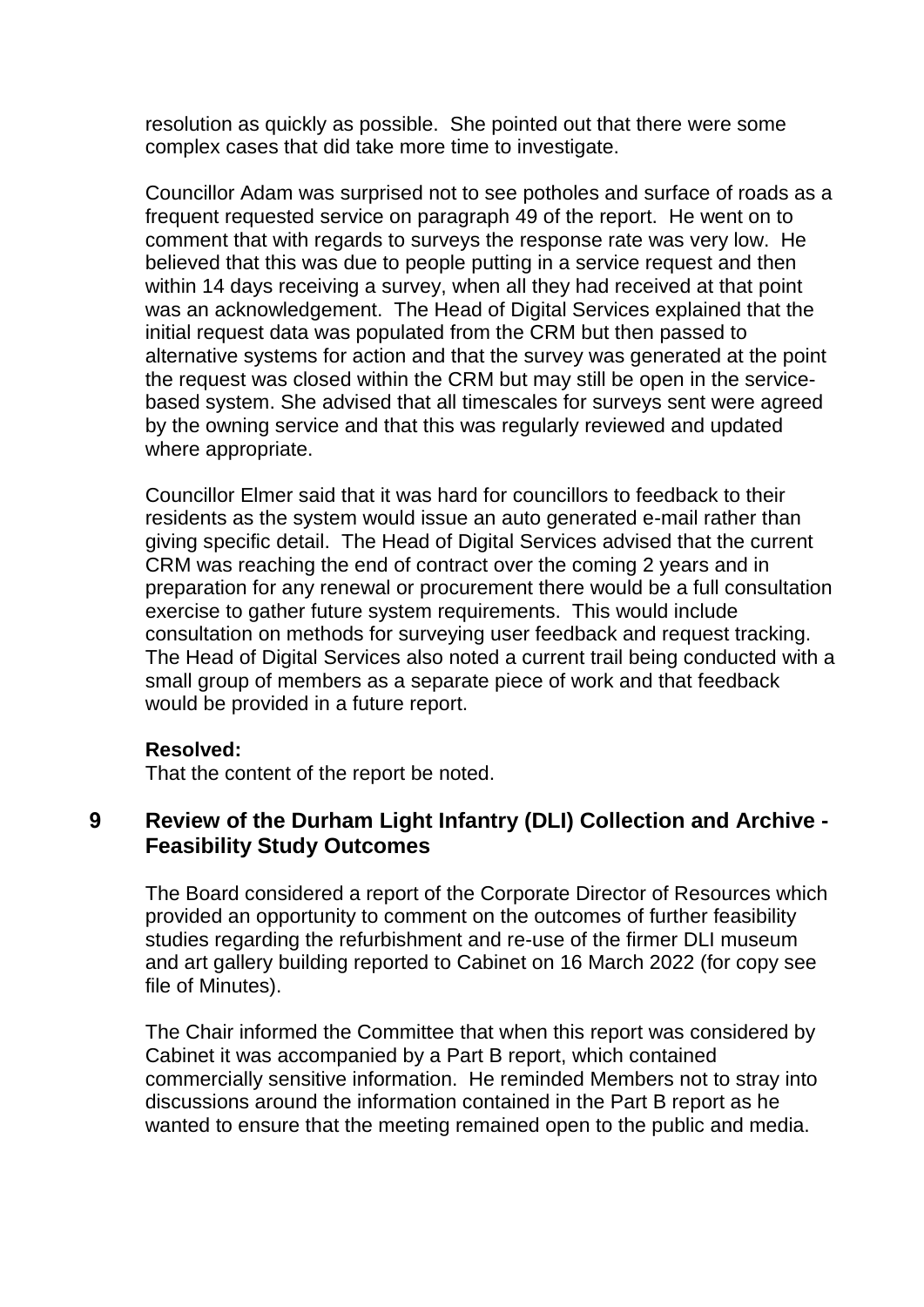The Chair said that the report set out the rational for the decision made by Cabinet on 16 March 2022 however if Members felt that they required further discussions around the information contained in the Part B report a meeting could be arranged in order to do that.

Councillor Marshall commented that the Part A report contained the strategic case and the rational however the Part B report contained the level of detail that he would like the opportunity to discuss. He would welcome the opportunity to discuss this at a special meeting.

Councillor Adam said that he would have a number of questions around the finance, success and risk factors but that they related to the Part B report.

Referring to paragraph one of the report, Councillor Surtees commented that the full feasibility studies were not included, just the extracts. She was also concerned that the implications appendix showed no financial risks. She did not see the benefit of discussing this item today and requested holding a closed meeting.

The Head Transformation, Planning and Performance explained that Scrutiny meetings had never been held behind closed doors and that as the Part B report contained information as to potential bidders and contained commercial sensitive information it had been agreed that the Part A report contained enough rational for Members to debate. This was for Members to decide.

Councillor Marshall said that he would prefer to discuss the rational in more detail at a special meeting. He left the meeting at 10.50 a.m.

Councillor Surtees said that as there were no specific costings in this Part A report she would not be able to make comment on the details. She did not feel that she could consider or comment on the report.

Councillors Adam, Manchester, Shaw, Surtees and Wilson left the meeting at 10.52 a.m.

The Head Transformation, Planning and Performance introduced the report. He referred to a special meeting of this Committee held on 28 July 2021 which involved gathering a range of stakeholders views. The September 2021 Cabinet report took on board those views and instructed that a feasibility study be carried out. The Cabinet report of 16 March 2022 set out three options for consideration, and Option 3 was agreed. Details of Option 3 were as follows:-

 Maximum Intervention similar to Option 2 but the extension along the eastern elevation doubled increasing the net internal area of the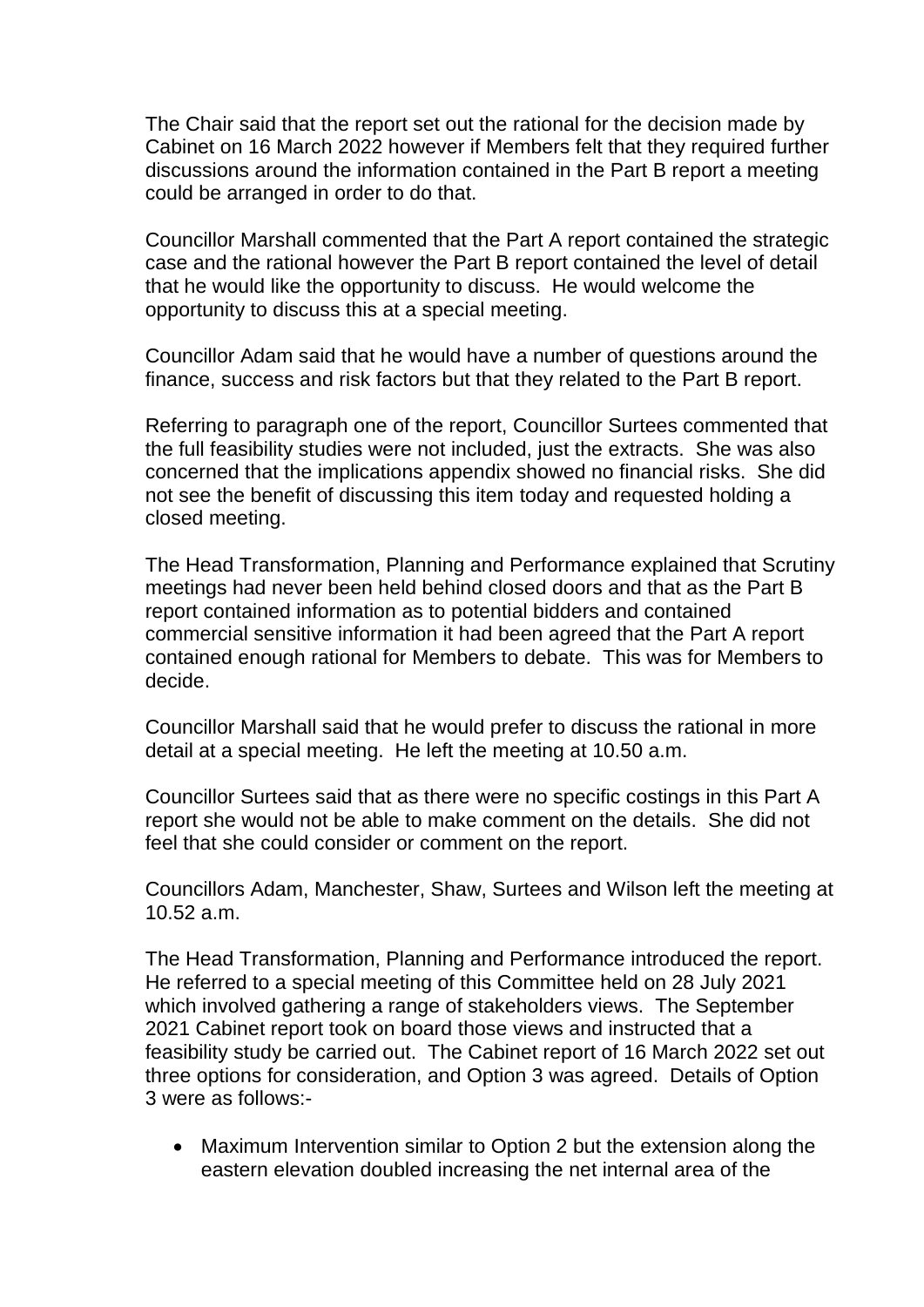building by around 96%. This option had the most exhibition space and dedicated display space for the DLI Collection. The space for artists in residence / creative hub was also more than double the space provided in Option 2. In addition to a larger café this option also included additional space for a new restaurant. Works to the garden were based on the top-level scope.

The Head of Culture and Sport explained the logic in setting out the options for the refurbishment and re-use of the former DLI Museum, from the minimum that could be done to the maximum offer. The business case, benefits to the Council and the MTFP impact were discussed at Cabinet and Option 3 had been the preferred option, with maximum intervention.

Councillor Hood said that as the museum had been closed for the last six years, he was disappointed that colleagues had left the meeting before listening to the officers report.

As this was the year of culture, Councillor Jopling was pleased this option had been agreed. She was hopeful that the grounds were respected as this was owed to those who had lost their lives. She said that this was a huge asset and would help the County promote tourism.

Councillor Howey was pleased at the amazing work that had been carried out and was excited about the future of people being able to show off their work. She asked how this would be promoted, as it was important for the culture bid. The Head of Culture and Sport agreed that the marketing aspect was key. She added that the DLI collection would be housed in the new history centre.

Councillor Coult said how important it was for children to learn and understand about the history of the DLI and believed this to be a fantastic asset for the County.

The Durham History Centre Programme Lead explained that they would look at how best to use the grounds and that creating space and performances would be part of the offer. She added that Wharton park and other venues across the City and County would also link in with the DLI.

Councillor Freeman asked if there were any plans to link the military history of the museum by having artillery equipment where visitors could fully engage. In response, Durham History Centre Programme Lead said that there was a display at Shildon but realised the opportunity for children and families to engage through play with the link to the history of the military connections. Discussions with the National Army Museum had taken place.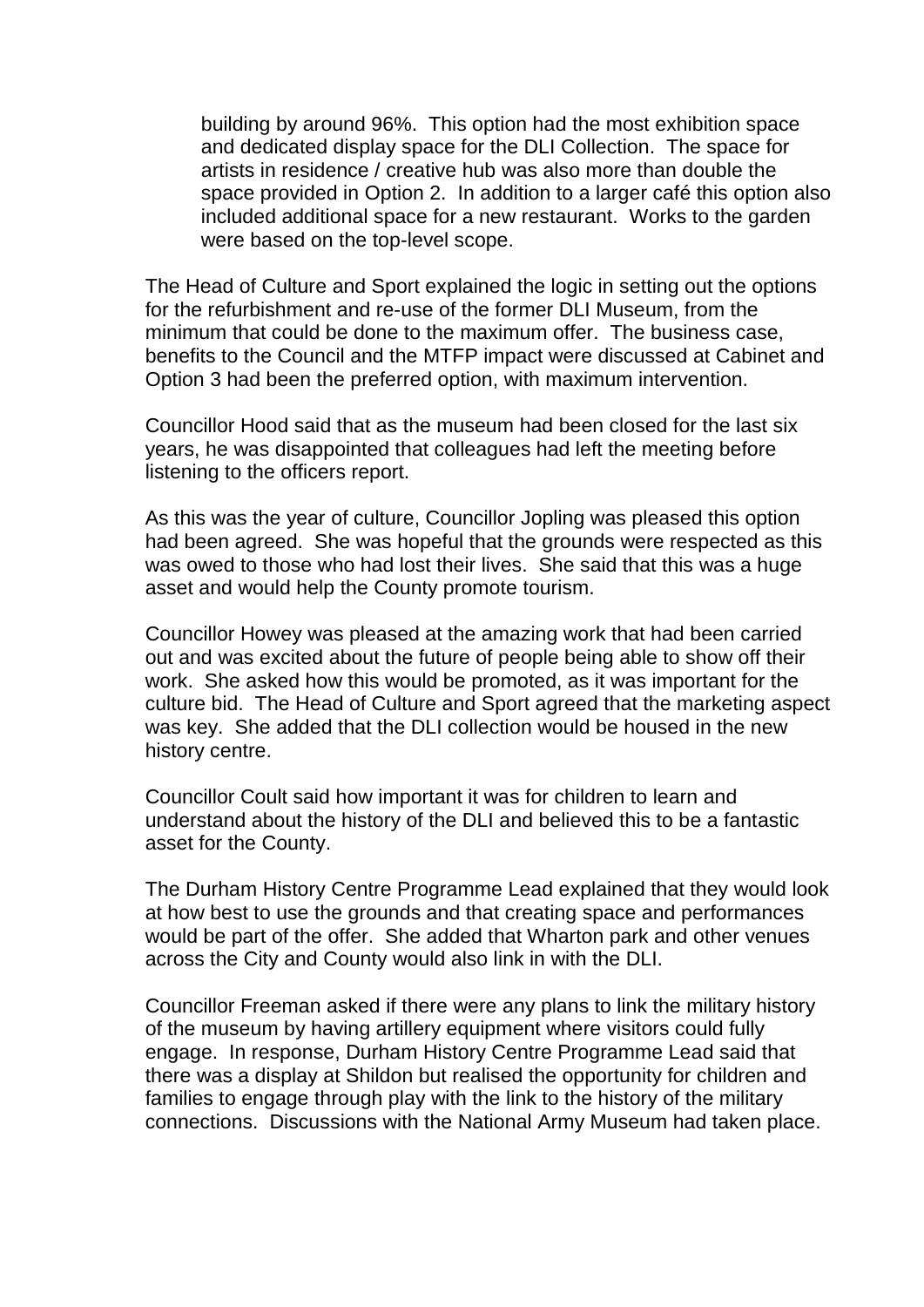Councillor was delighted about the re-opening of the museum and asked how the team propose to market this. He would also like to see engagement with local artists. The Head of Culture and Sport explained that the bigger the offer, the more funding opportunities would arise. For example, with option 3 the catering side would create more jobs and a greater footfall. If the maximum capacity was achieved for the exhibition space the target would be achievable. The Durham History Centre Programme Lead explained there would be greater marketing opportunities by going with option 3.

In response to a question from Councillor Howey about interactive exhibitions, the Head of Culture and Sport said that it was about getting the balance right. The Durham History Centre Programme Lead added that there were great opportunities to develop this, linking the past to the present through climate change and environmental issues. She said that there would be a mix of spaces so that engagement with all residents in County Durham were achievable. The Head of Culture and Sport said that there would also be opportunities to go into schools as part of their learning programme.

Further to a question regarding fees for admission from Councillor Freeman, the Head of Culture and Sport said that this would form part of the business plan whereby part of the offer would be free but there would be options to pay for some offers, as it was all about balancing it out. Councillor Freeman added that it would be a good opportunity to link assets together, such as Bowes Museum, Killhope and the DLI, by means of a leisure card for County Durham residents.

Councillor Elmer thanked officers for their hard work and for the engagement carried out with stakeholders and partners.

Councillor Lines thanked the officers and members for having a timely and open discussion as the answers had given re-assurance about the financial business plan being developed and the risk of finances being mitigated. He referred to the recent online offer and asked if this was still viable and sustainable. The Head of Culture and Sport said that there would be an opportunity to still provide an offer online but those discussions were still ongoing.

The Chair referred to the discussions around a reflection/contemplation area and asked how this would work with the Aykley Heads development. The Head of Culture and Sport said that there would be benefits to the development as this would bring more footfall as part of the whole site. Catering is likely to be key in attracting those working, visiting and travelling through the site.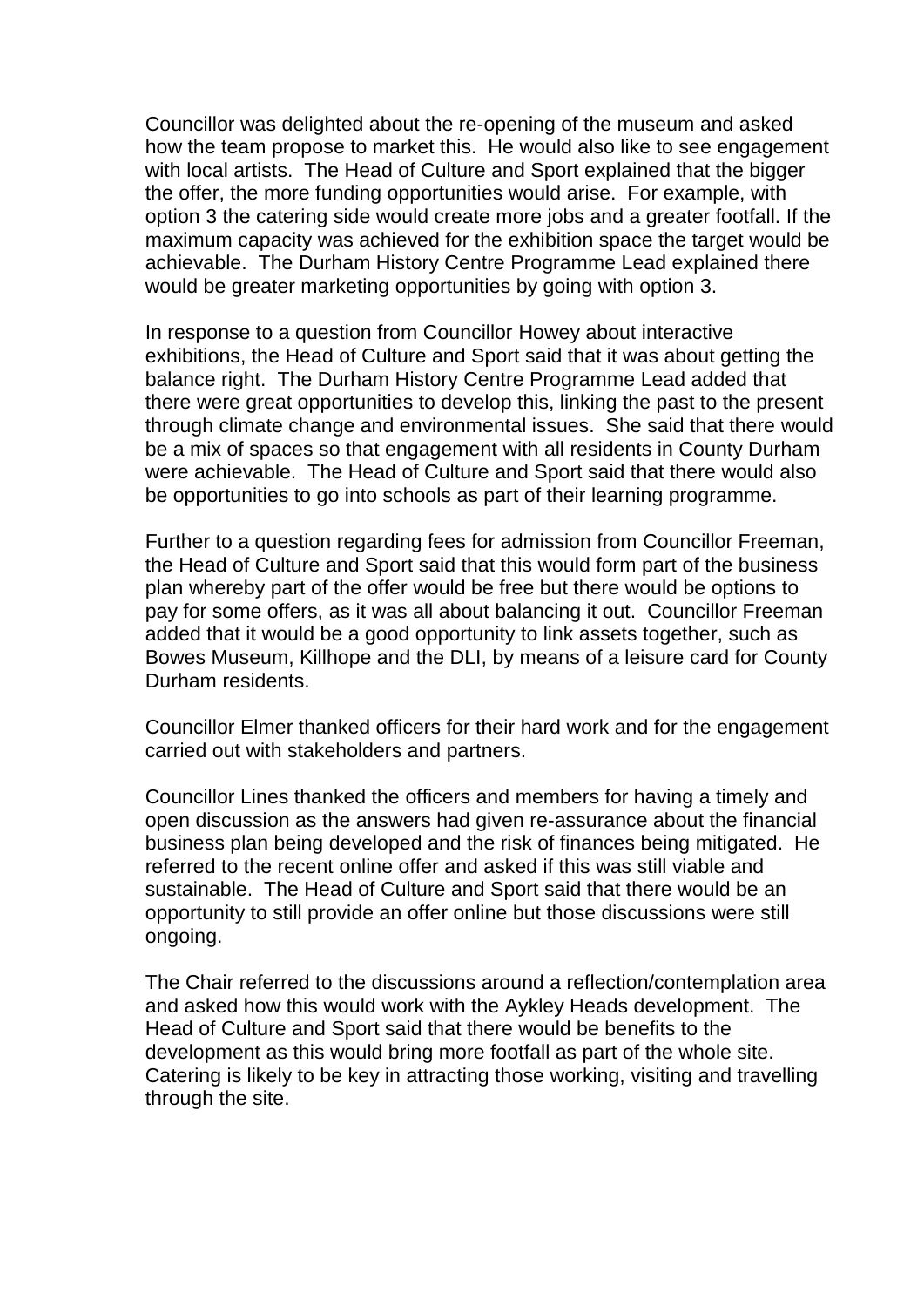### **Resolved:**

That comments on the outcome of the options appraisal report considered by Cabinet at its meeting on 16 March 2022 be noted.

# **10 Update in relation to Petitions**

The Board considered a report of the Head of Legal and Democratic Services which provided for information the quarterly update in relation to the current situation regarding various petitions received by the Authority (for copy see file of Minutes).

The Head of Strategy and Transformation advised that the schedule provided a list of those petitions that were active, and those that were to be closed and which would be removed from the list prior to the next update.

Since the last update five new e-petitions have been submitted. Two have been completed, one was not a valid petition and, two are collecting signatures on the website until 30 April 2022, after which a response will be provided.

One new paper petition had been submitted and has closed. A list giving details and current status of all active petitions was attached as Appendix 2 to the report.

### **Resolved:**

That the content of the report be noted.

# **11 Notice of Key Decisions**

The Board considered a report of the Head of Legal and Democratic Services which listed key decisions which were scheduled to be considered by the Executive.

The Head Transformation, Planning and Performance advised that new to the plan were the following:

- Medium Term Financial Plan and Review of the Local Council Tax Reduction Scheme
- Proposal to close the Sunnydale site of Greenfield Community College on 31 August 2022 and rebuild the Newton Aycliffe site.
- Leisure Transformation Update
- Tees Valley Energy Recovery Facility, Local Authority Special Purpose Vehicle

Members were advised that since publication of the papers, a special Cabinet meeting had been scheduled for 27 April and would consider

 $\bullet$  Council Plan 2022 – 2026